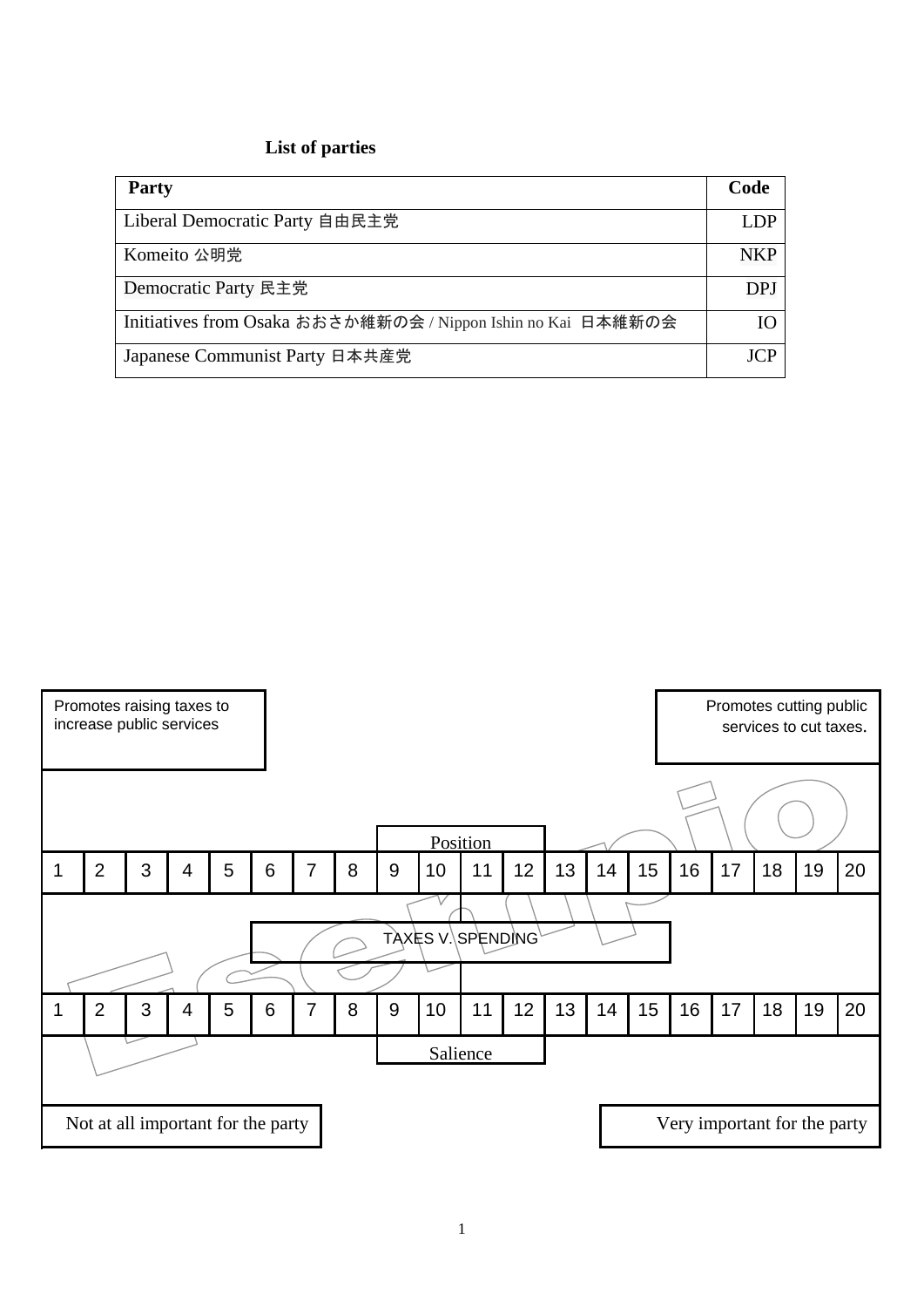

1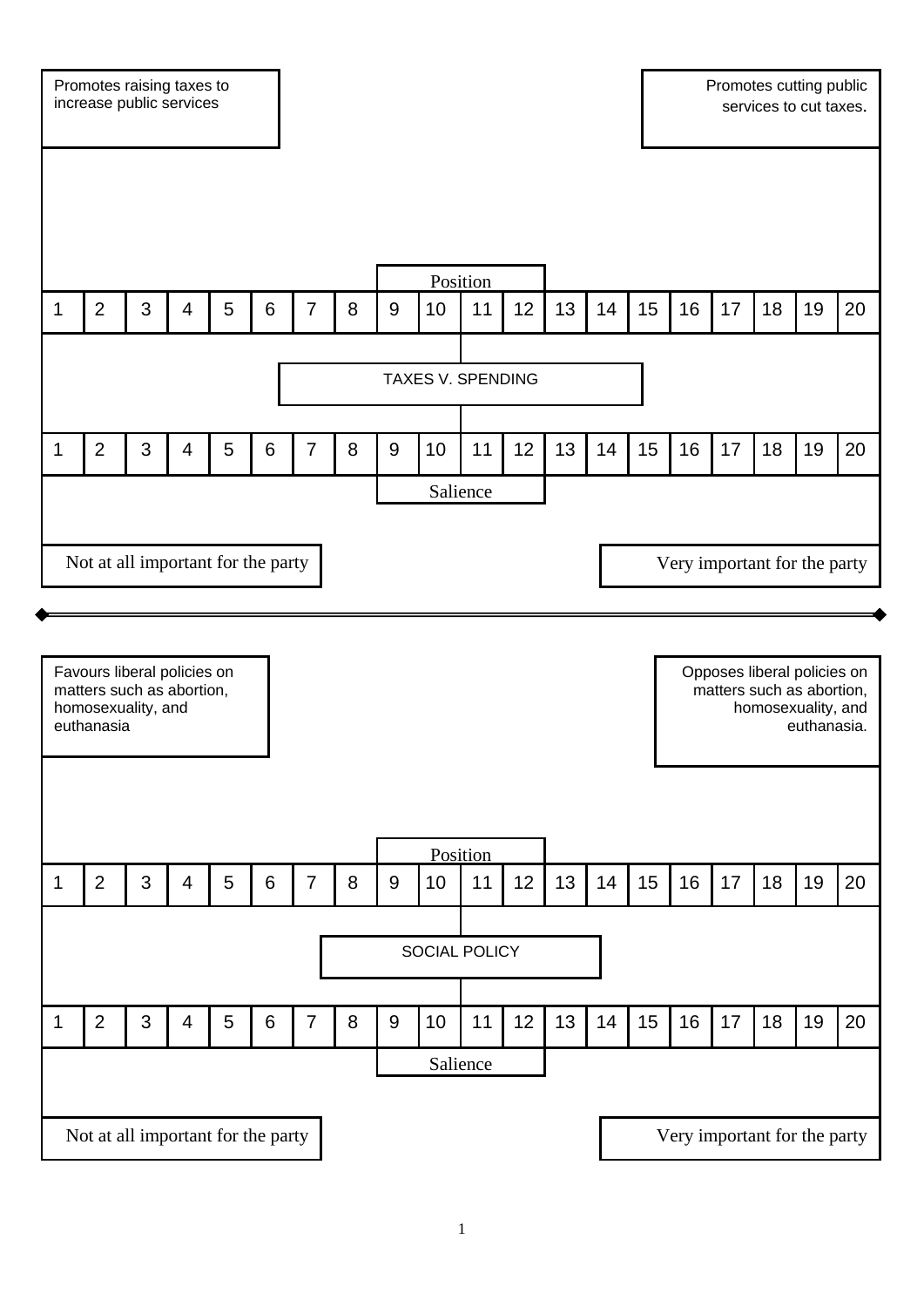Favours high levels of state regulation and control of the market Favours deregulation of markets at every opportunity **DEREGULATION** Not at all important for the party  $\blacksquare$ Salience Position 1 |2 | 3 | 4 | 5 | 6 | 7 | 8 | 9 |10 | 11 | 12 | 13 | 14 | 15 | 16 | 17 | 18 |19 |20 1 |2 | 3 | 4 | 5 | 6 | 7 | 8 | 9 |10 | 11 | 12 | 13 | 14 | 15 | 16 | 17 | 18 |19 |20

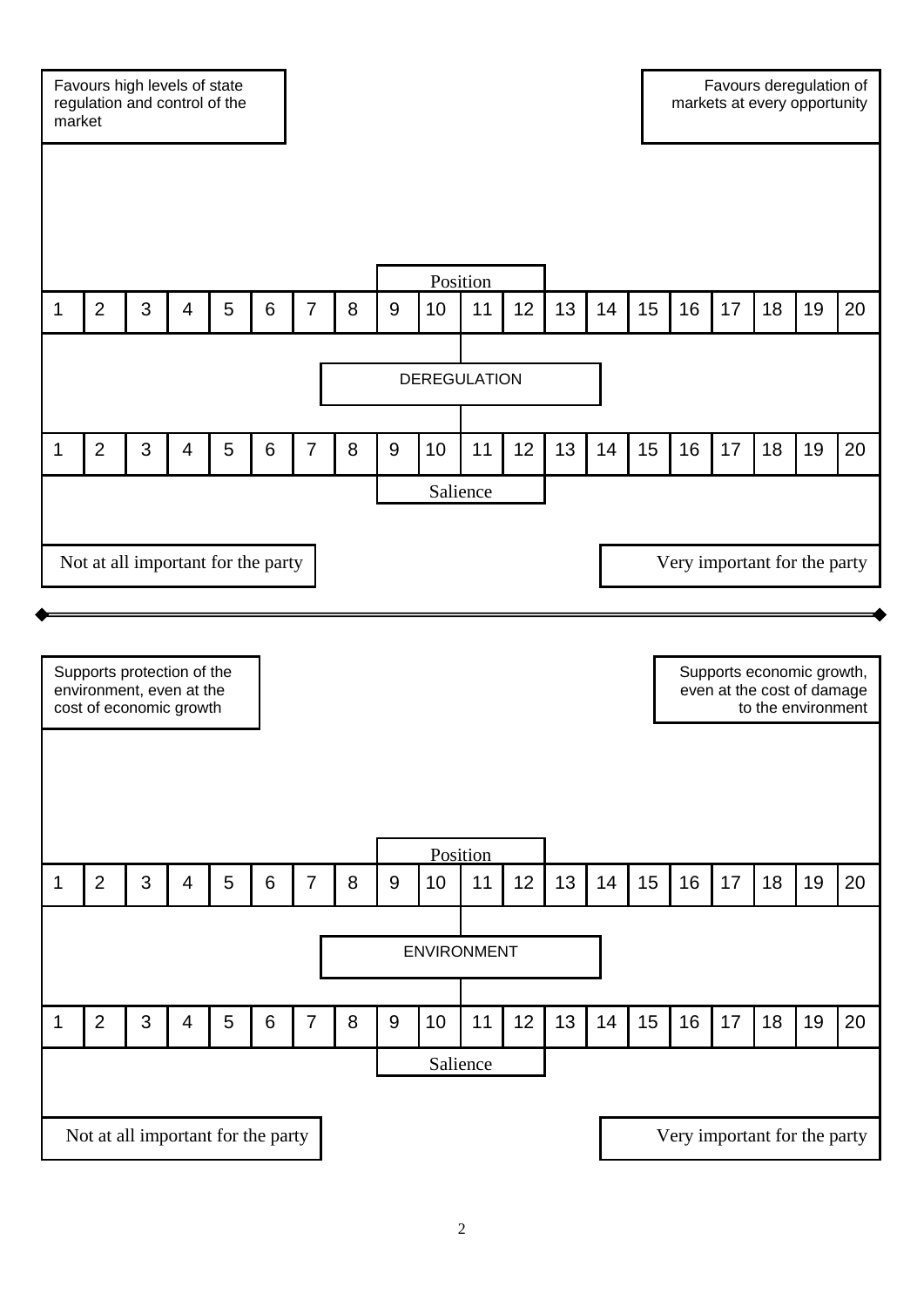

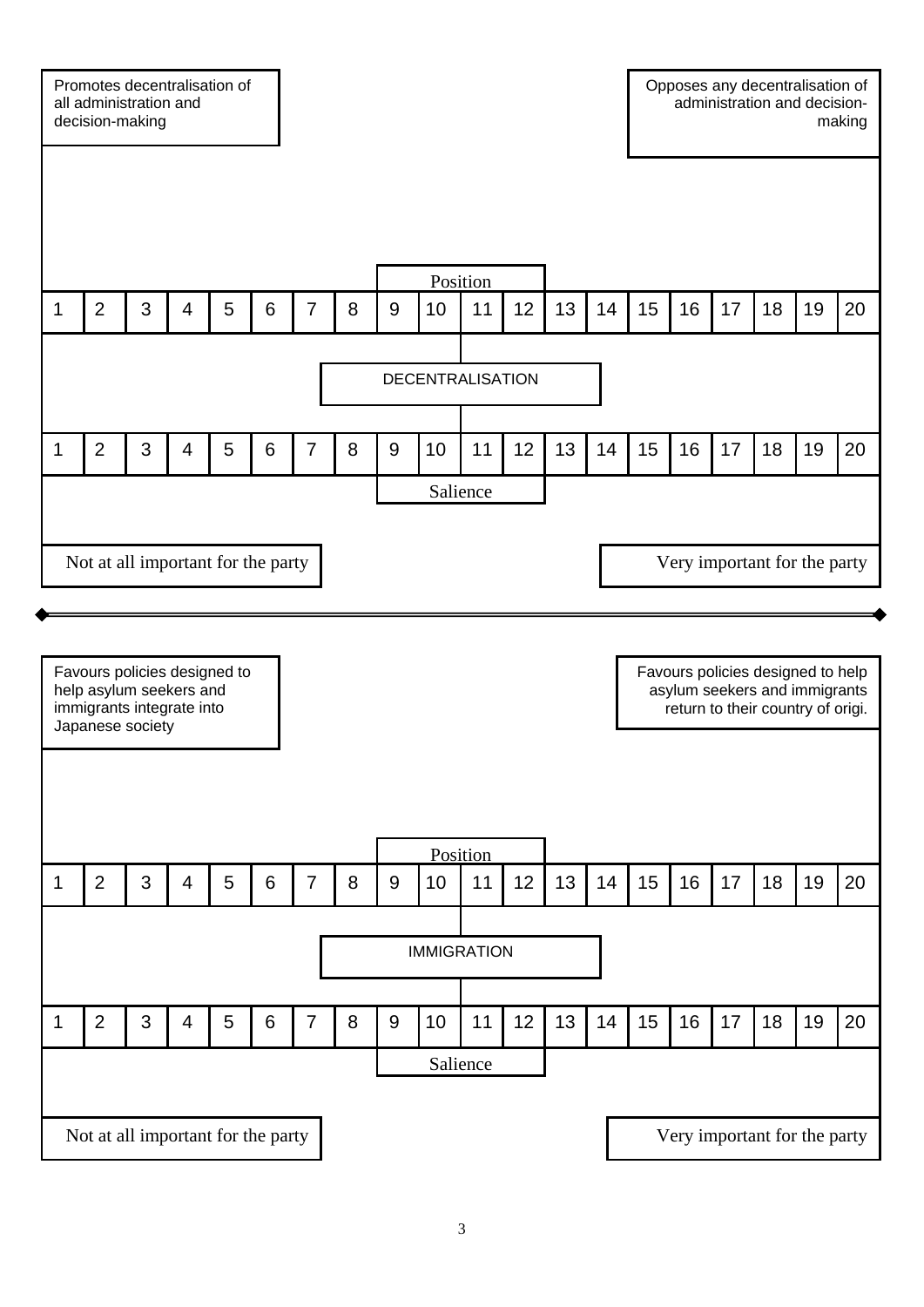